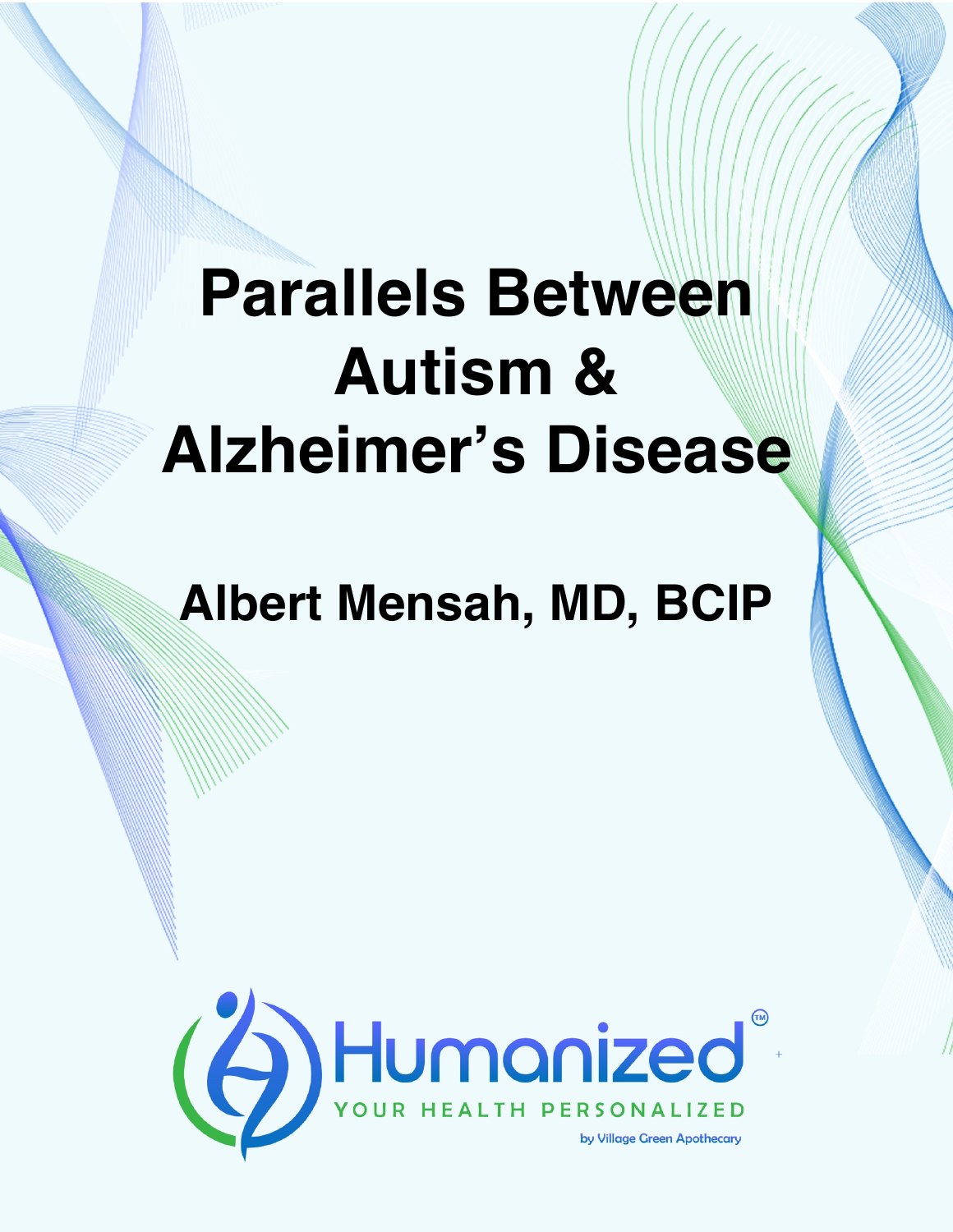**David Stouder:** Welcome to the Humanized podcast, all about personalizing your health. I'm your host, Dave Stouder. Now, today we'll be discussing – when I saw this topic on the board, this is... I'm really looking forward to asking some questions here. We're going to be discussing the Parallels Between Autism and Alzheimer's, with Dr. Albert Mensah. Now, before I introduce Dr. Mensah, I want to remind you that you can subscribe and get all of our variety of casts, that's audio, video, transcription – ready? – at HumanizedHealth.com. And I'd like to thank our lead sponsor, Village Green Apothecary, and you can visit them at MyVillageGreen.com.

I'm so glad to have Dr. Mensah here. Let me tell you a little bit about him. Dr. Mensah specializes in treating mental health disorders through biochemical, lab testing and individualized targeted nutrient therapy. He's co-founder of Mensah Medical in Warrenville, Illinois, an integrative health clinic, as well as the Mensah Research Institute, a not-for-profit organization dedicated to conducting, supporting, and presenting research that provides scientific evidence of the efficacy of targeted nutrient therapy. Man, that is a mission and goal that is sorely needed.

Again, welcome to Humanized Health, Dr. Mensah.

**Albert Mensah:** Thank you, Dave.

**David Stouder:** Yeah. You've suggested that there's a connection between autism and Alzheimer's. And you know, it's interesting, I think in people's minds, autism is associated with young people now and Alzheimer's with older people. But what is that connection? I mean, they seem awfully different and like I said, they affect different populations. So, what's the connection that you see?

**Albert Mensah:** Well, first Dave, at the risk of sounding pedantic, I'm not suggesting anything. This is a fact. And the reason I say that is because our treatment protocol for Alzheimer's actually originated with our treatment protocol for autism. So when you have that piece and you're using a similar treatment protocol and you're getting results, what other conclusion can you draw? And the key here is about neurodegeneration.

What many people don't understand is that the commonality between the two is that these are two neurodegenerative disorders. Now, Dave, don't we usually think about neurodegeneration in terms of older individuals? Right? Who would've thought that a 3 year-old a, 2-year-old, a 4-year-old would have a neurodegenerative disorder? But guess what? It is.

Autism is neurodegenerative by nature. The way people don't view it, is that if you don't realize, if you actually don't treat an autistic child, they become less and less intelligent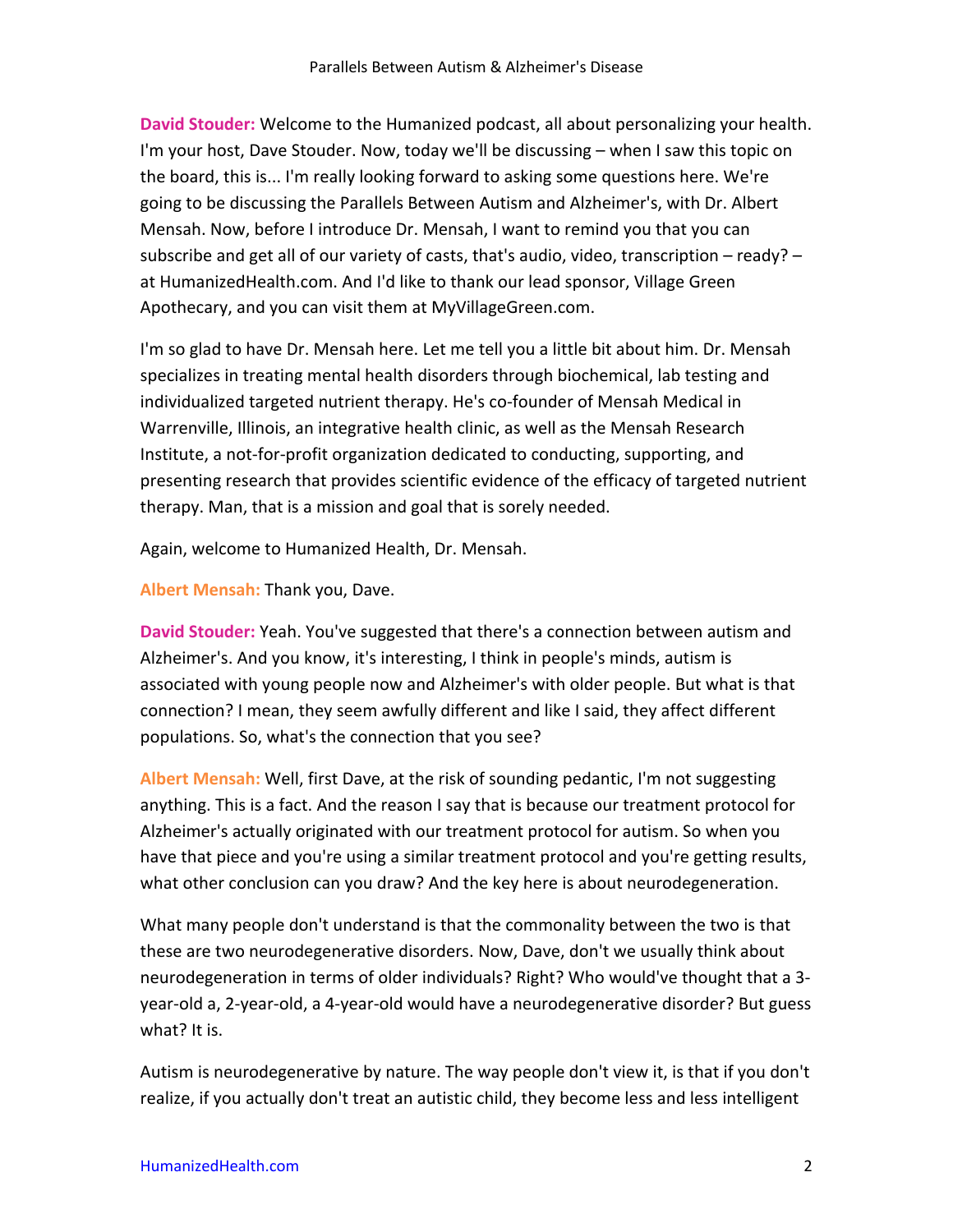over time, in general. They lose intellectual points. They lose as they get older, the capacity to really shift as efficiently as they could. They become harder and harder and harder to fix or correct. And what do we see in Alzheimer's? Individuals gradually decline. I'm making this sound very simplistic because in some respects it is, and in some respects it's a lot more complicated. But the fact is, both are neurodegenerative disorders and both respond to very specific treatments that are very similar.

**David Stouder:** Interesting. Now, one of the things that you talk about, oxidative stress, we might call it brain rust – I mean, what does that look like? Do we actually see spots on the brain? Is that different than just kind of being stressed out? Because as we discussed before, there's no shortage of stressors in the world today. So can we see physical, quote, "rust" in the brain?

**Albert Mensah:** Well, in these particular cases, no. What we see are really the manifestations of that, we'll call it "biochemical rust," if you will, in terms of inflammation. So oxidative stress and inflammation are a vicious cycle. Each one leads to the other and as the cycle moves, the whole thing gets larger and larger and larger. It's like an expanding spiral. So the more inflammation you have, the more oxidative stress you have.

Now, what is oxidative stress? It is basically cellular rust. So if you think about that old pickup truck on the farm that we see in movies all the time, and it's got the holes in the fenders, and the engine doesn't work and all that kind of stuff, this is what we would oftentimes call rust or oxidation.

Now imagine that with regard to a cell structure where the cell membranes are holey and they don't work. They leak. There's inflammation. The cell just can't function properly. It looks more like a shriveled up old raisin as opposed to a nice firm grape. That's what oxidative stress is and the inflammation that goes along with it, and these are extremely key features in both autism and Alzheimer's disease.

**David Stouder:** Interesting. So we have, like you say, two key features, both if left untreated get worse with time and age, and then both, we can see evidence of oxidative stress. Now that's a complicated issue, but in general, maybe you can give us the key points, then. From that perspective, how do we treat autism and Alzheimer's? How do we manage or eliminate that oxidative stress?

**Albert Mensah:** There are many ways to look at this and we don't have enough time unfortunately, to go through the specifics – but certainly not worsening the conditions. We need to keep things as anti-inflammatory as possible. So dietary changes, environmental changes, using the right nutrient support systems, lovely antioxidants –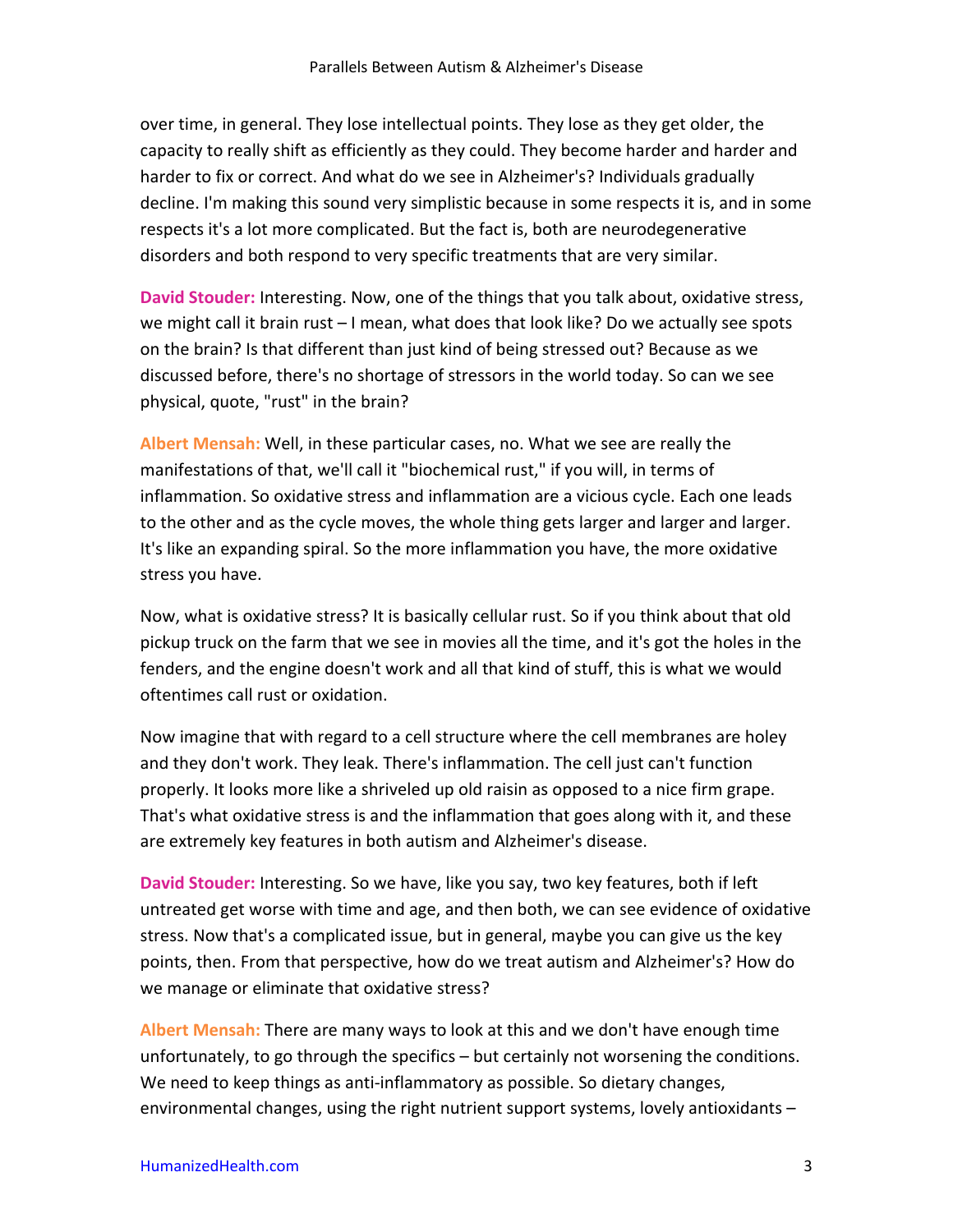those are all nice adjunctive pieces to stop things from getting worse. But you have to still delve in there and get into the oxidative stress aspect and to stop that from progressing, and even to reverse it. And that's possible, but those therapies are usually a lot more complicated and a lot of them are, unfortunately, private information.

And they're complexes, they're not one singular piece. So it's not like, okay, take an aspirin or take this. These are programs that are put together to treat the biochemistry and the oxidative stress simultaneously. And they are oftentimes very individualized. One of the big mistakes with autism is that people think you can go out and get a multivitamin, you can go out and get one product that's going to treat all cases of autism. It doesn't work that way. Every autistic individual is an autistic individual. And when your world revolves around bio-individuality, you've got to approach each person in the same way [with a bio-individuality approach].

Now, what is very different though, is that with Alzheimer's, here's where the two are a little bit different – with Alzheimer's, you can pretty much attack these central areas fairly similarly in almost everybody. So it's not the hugely individualistic piece that you see with autism. Both have neurodegeneration as a feature, but classically speaking, the Alzheimer's regimen will work very well in almost everybody, assuming that they're still in the mild to moderate stages. Where we have trouble is when they're in the moderate to severe stages.

But these are some of the similarities and the differences between the two disorders.

**David Stouder:** Well you know, what you just said almost answered the question that came to my mind. What I notice about people is that they don't turn to mother nature first and in a lot of cases, just in a broad way, I think some aspects of the medical community make people think that diet, lifestyle nutrition is somehow magic instead of central to good health. So they have a condition, they ride it to where nothing has helped and they're getting worse and worse, and then they go, gee, I wonder if anything from the natural world could help me. And what you just said was, right away, when we see these things, we deal with them from this point of view as well – whatever medications are necessary, we deal with that because the longer we wait, the less chance we have of making an impact. Is that fair?

**Albert Mensah:** Absolutely. I mean, you don't take a car to the shop and, if you're driving one brand, say that, well, gee, you know, what we need to do is instead of fixing the engine, let's put some duct tape around it and hope that it works. You've got to replace the parts. We are human machines, and you've got to use the parts that are original, or similarly original parts, to fix the parts that are broken. I mean, this kind of